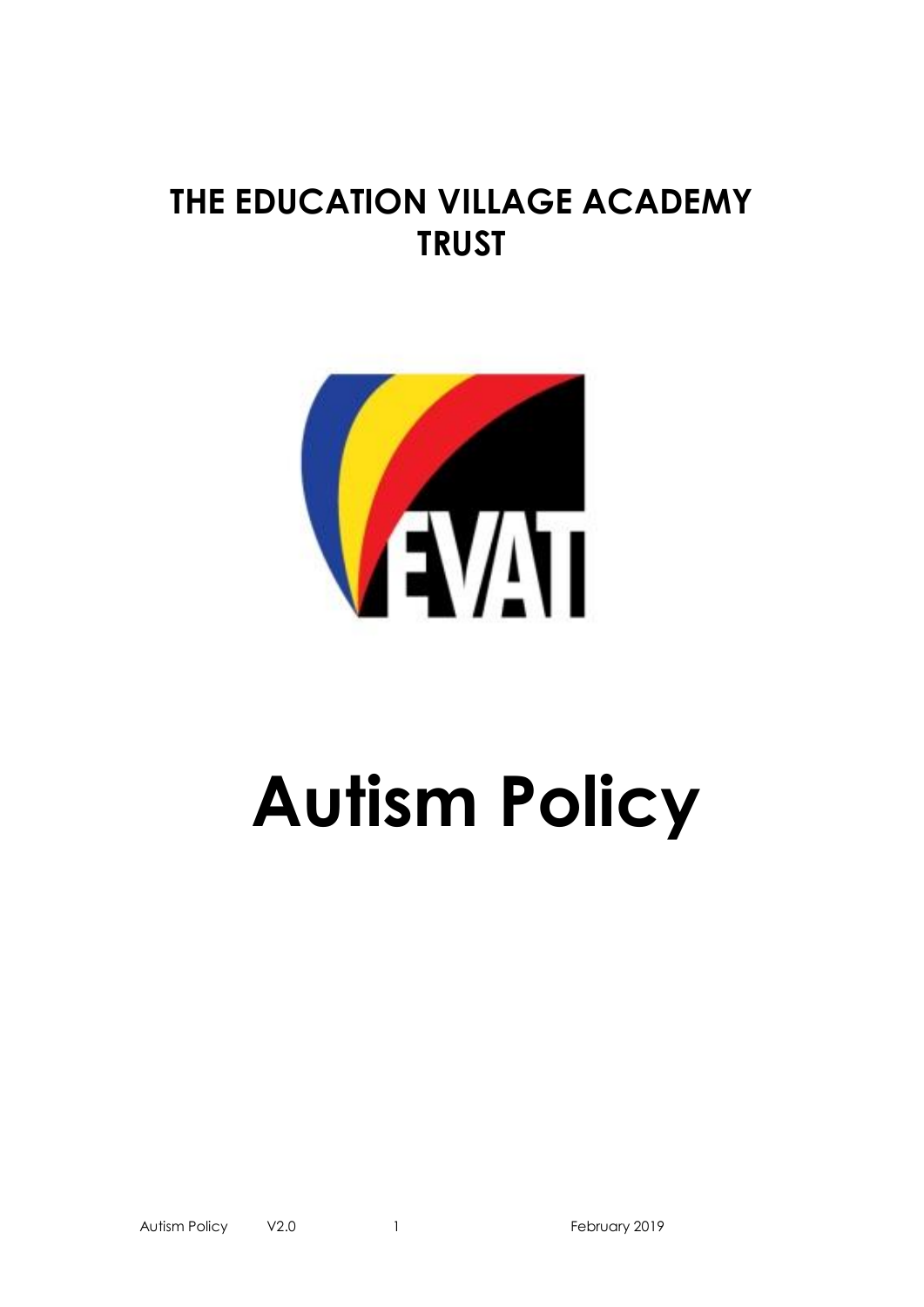#### **EVAT Version Control Document**

| <b>Version:</b> | Date:       | <b>Policy</b><br>Owner: | <b>Amendments made</b><br>by: | <b>Details</b><br><b>of</b><br>amend<br>ments<br>made: | <b>Reviewed</b><br>by: | <b>Approved</b><br>by: |
|-----------------|-------------|-------------------------|-------------------------------|--------------------------------------------------------|------------------------|------------------------|
| V1.0            | 08.11.17    | Caroline<br>Green       |                               |                                                        | <b>ESC</b>             |                        |
| V1.1            | Jan<br>2019 | Caroline<br>Green       |                               |                                                        | <b>ELT</b>             | 12.12.18               |
| V1.2            | 24.01.19    | Caroline<br>Green       | W Turpin                      | <b>EVAT</b><br>format                                  |                        |                        |
| V2.0            | 01.03.19    | Caroline<br>Green       | A.Mackenzie                   | Minor<br>wording                                       | n/a                    | <b>ELT</b><br>01.03.19 |

# **Monitoring and review**

This policy is reviewed every **3 years** by the Policy Owner: **Caroline Green** The scheduled review date for this policy is **March 2022**.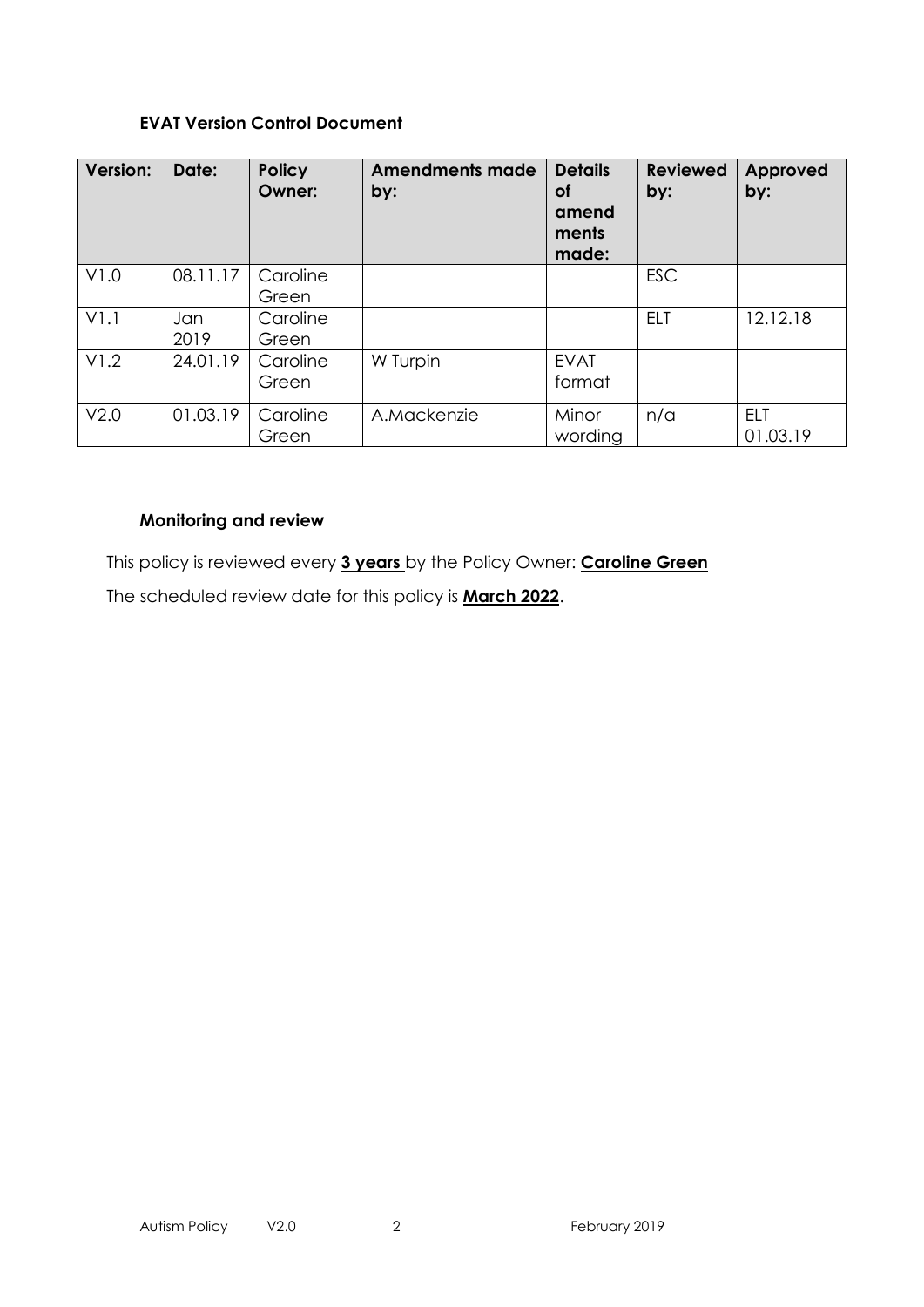

#### **Where learning has no limits**

At The Education Village Academy Trust, all children, young people and adults are valued both as individuals and as part of the wider Trust community. We aim to provide a safe, happy and caring environment within which everyone can thrive.

#### **Core values**

Our Trust's activities are informed by our core values, which mean that we:

- 1. recognise the *worth* of each *individual* by valuing the personal qualities they demonstrate in their learning, living and working
- 2. recognise the *experiences* of children and young people by valuing the *talents* and *skills* they bring into their schooling, and we commit to ensuring that schooling enhances these talents and skills
- 3. embrace *difference* and *harmony* by valuing *diversity*
- 4. display *integrity* and *authenticity* by valuing *openness*, *trust*, *fairness*, *honesty* and *respect* for all people
- 5. foster *ambition, high aspirations* and *independent* spirit by valuing each individual's abilities, aptitudes and desire to create, explore and grow
- 6. commit to *hard work* and *high standards* in provision, behaviours and outcomes
- 7. help, support and enable others by valuing *relationships* with all stakeholders, being *emotionally intelligent*, building *resilience* and being *forward-looking*
- 8. acknowledge the role of *networks* by valuing the ways in which people can live together, collaborate and make positive contributions as *citizens*
- 9. acknowledge the place of school in the *community*, including the broader *global* community, by valuing the essential nature of the relationship between schools and the social and economic environments in which they operate

# **This policy, and its associated procedures and protocols, are based on these key principles.**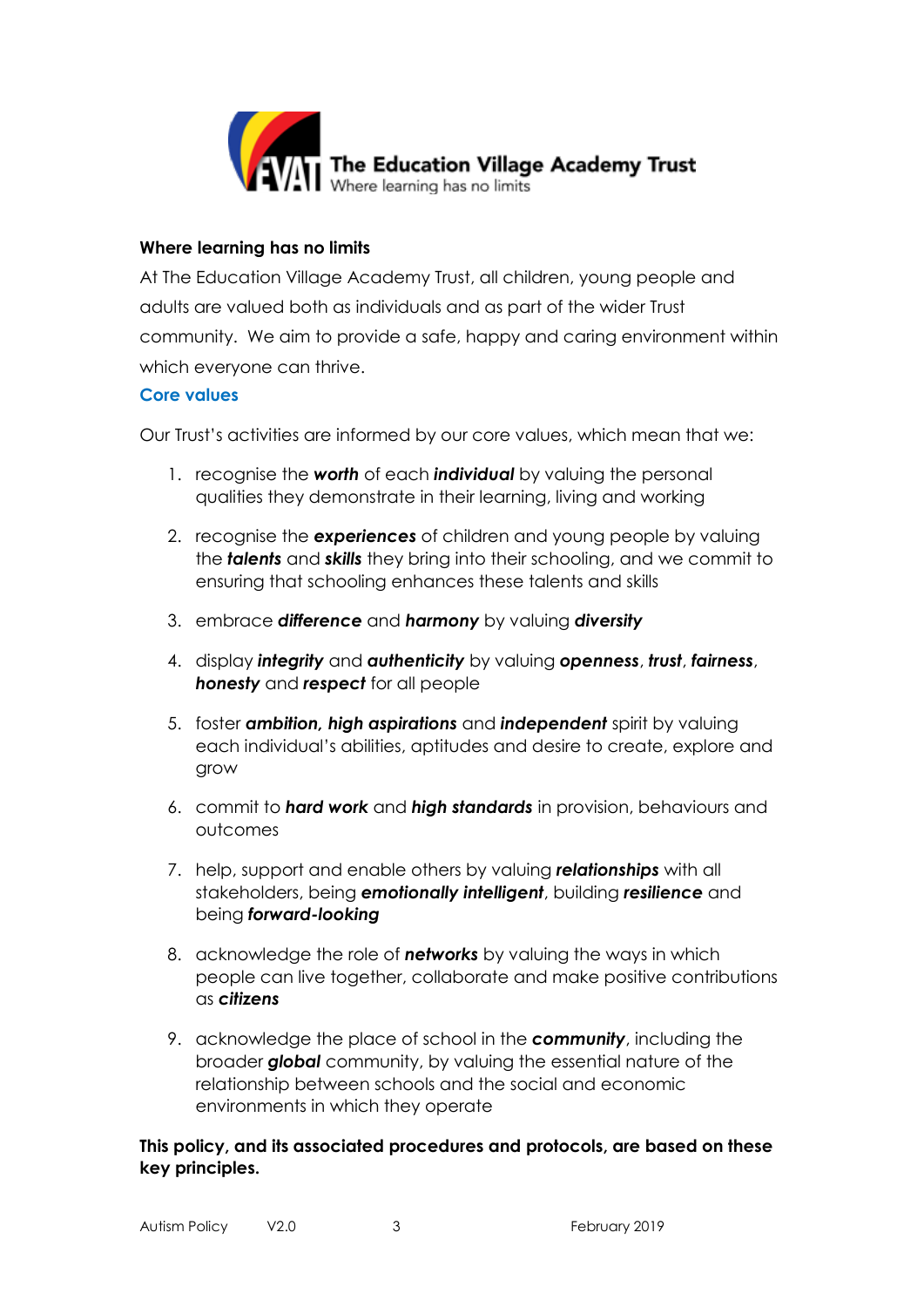# **Contents**

N.B. Where reference is made to an 'Academy' or a 'School' the intention is that the policy is universal and applies to both.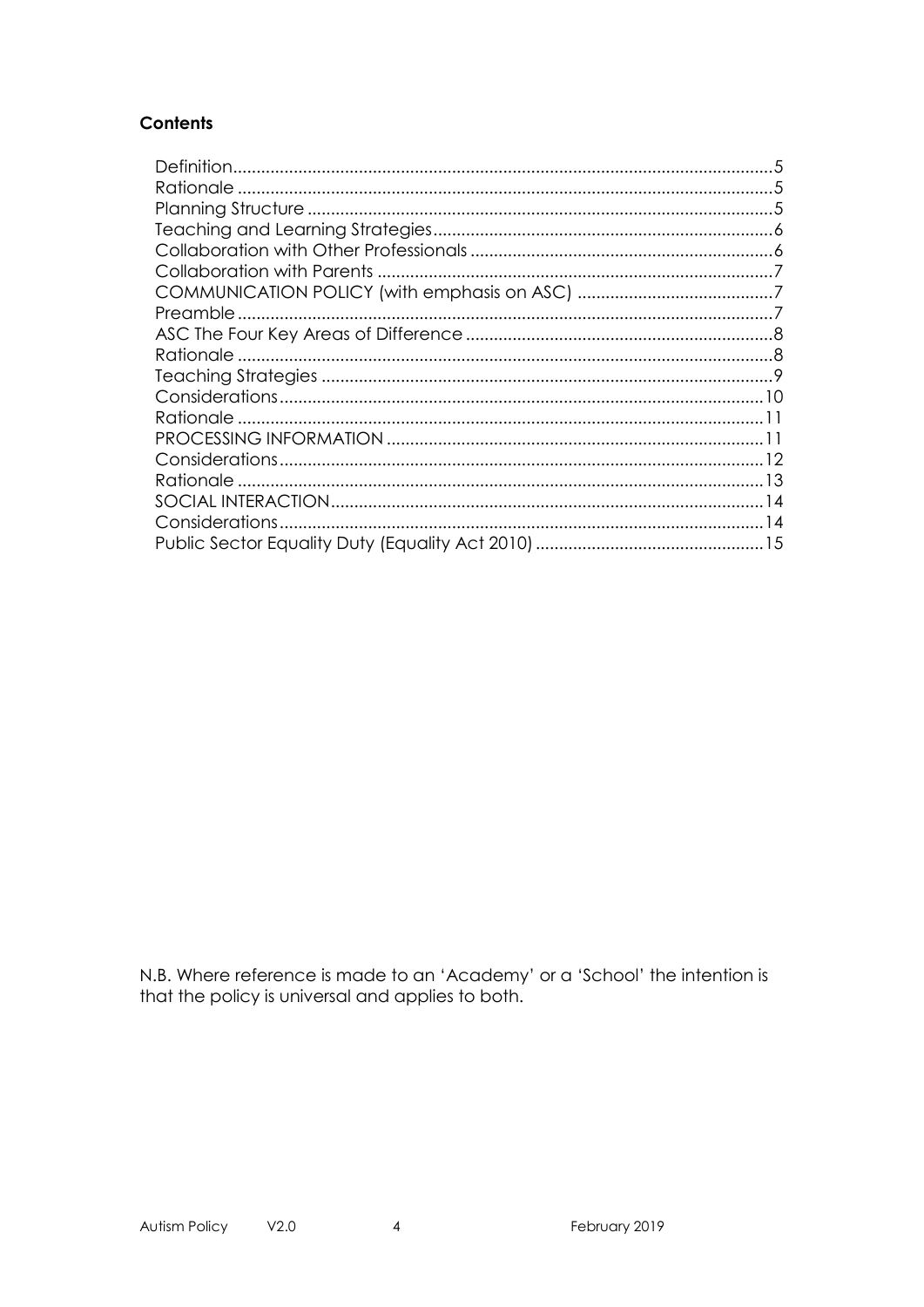# **AUTISM POLICY**

#### <span id="page-4-0"></span>*Definition*

Autism is a condition, which is the combination of four particular areas, known as The Four Key Areas of Difference.

The Four Key Areas of Difference comprises:



- Interacting
- Processing Information
- Sensory Processing
- Communication

In addition to these impairments, people with autism may be affected by learning disabilities and difficulties, which can vary in severity. Such pupils often also have sensory processing difficulties.

Each person with autism has their own individual personality and is a unique individual.

#### <span id="page-4-1"></span>*Rationale*

Due to the nature of Autism, all daily activities are approached using strategies which take The Four Key Areas of Difference into account.

#### <span id="page-4-2"></span>*Planning Structure*

To enable pupils to learn, the following strategies may be employed:

- TEACCH system.
- Visual Timetables.
- Now and Next cards.
- Preparing pupils for any transition or change.
- Social stories.
- Highly visual delivery of curriculum content.
- Use of minimal language which is concise and relevant.
- Multi sensory approach.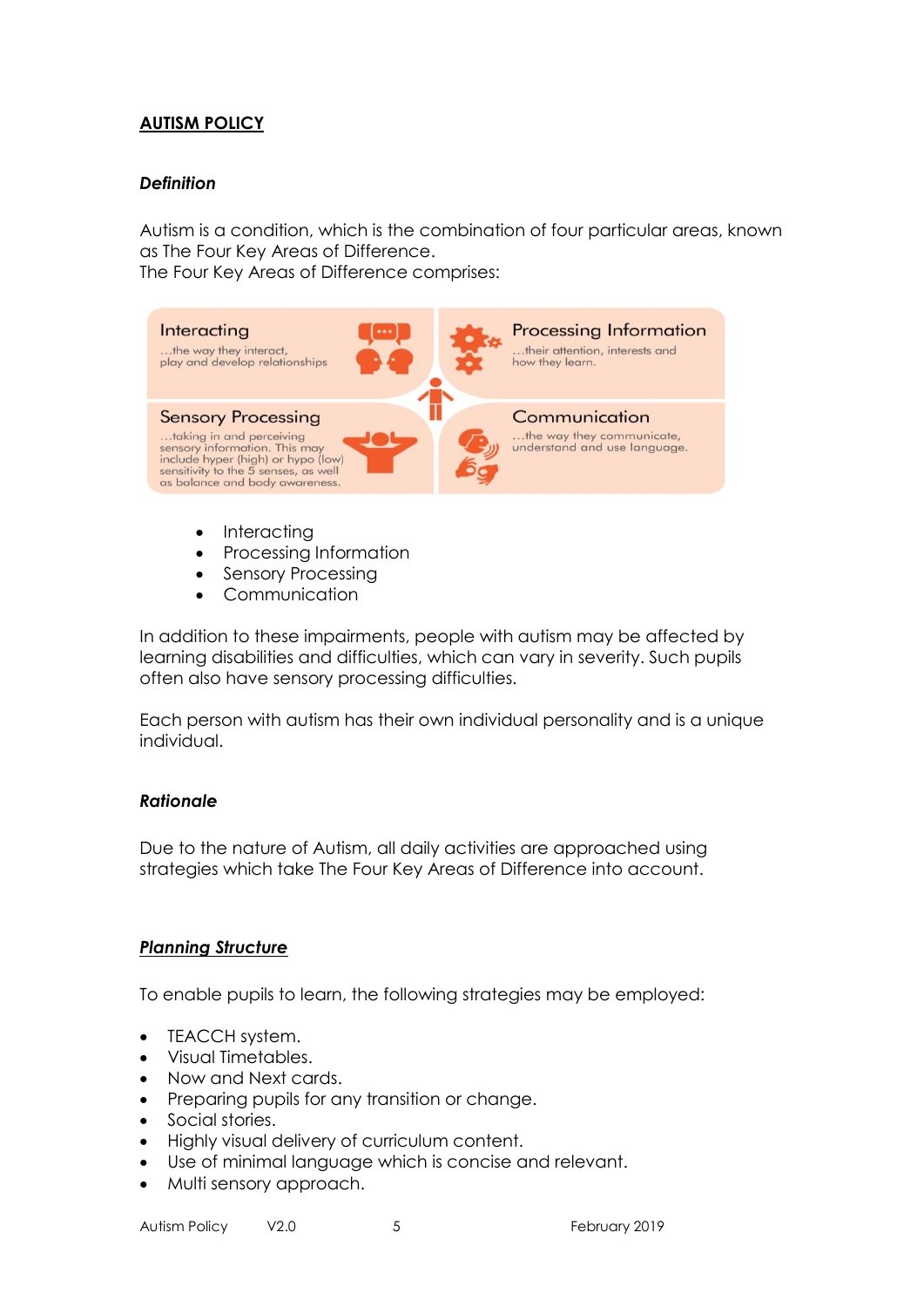- Makaton.
- PECS (Picture Exchange Communication System).
- Intensive Interaction.
- Daily opportunities for physical activity.
- Behaviour management through Team Teach approach.
- Colourful Semantics.
- Hydrotherapy.
- Rebound Therap.
- Use of laptops/IPads/tablets.
- Emphasis on life skills appropriate to each pupil's needs.
- Individualised sensory diets.
- Occupational Therapist input and strategies.
- Speech and Language Therapy input and strategies.
- Sensory breaks and use of quiet rooms to support self-regulation.
- Positive Behaviour Support Plans, autism specific, reflecting behaviour management strategies through a pupil's position on the curve of arousal.

#### <span id="page-5-0"></span>*Teaching and Learning Strategies*

Pupils with autism may find whole group teaching more difficult at times and thus the curriculum may be delivered in a small group basis, subject to the individual's unique needs. Staff need to be creative and flexible in their approach to cater for the pupils' distinctive styles of learning, sensory needs and individual personalities.

Due to the visual learning style of many pupils with ASC, the following resources may be used to the delivery of the curriculum:

- Materials which are relevant and meaningful to individual pupils.
- Edible and sensory reinforcers.
- DVDs and CDs.
- Access to computers, tablets, interactive whiteboard and appropriate software and apps.
- Access to the internet.
- Multi-sensory materials including story sacks, play-dough, puppets, sand etc.
- Access to multi sensory equipment providing proprioceptive and vestibular input, where appropriate.

#### <span id="page-5-1"></span>*Collaboration with Other Professionals*

In EVAT, there is a great deal of collaborative working with other professionals linked to pupils with ASC. These professionals and services are contacted for advice and support on a pupil-by-pupil basis. Our collaborations include: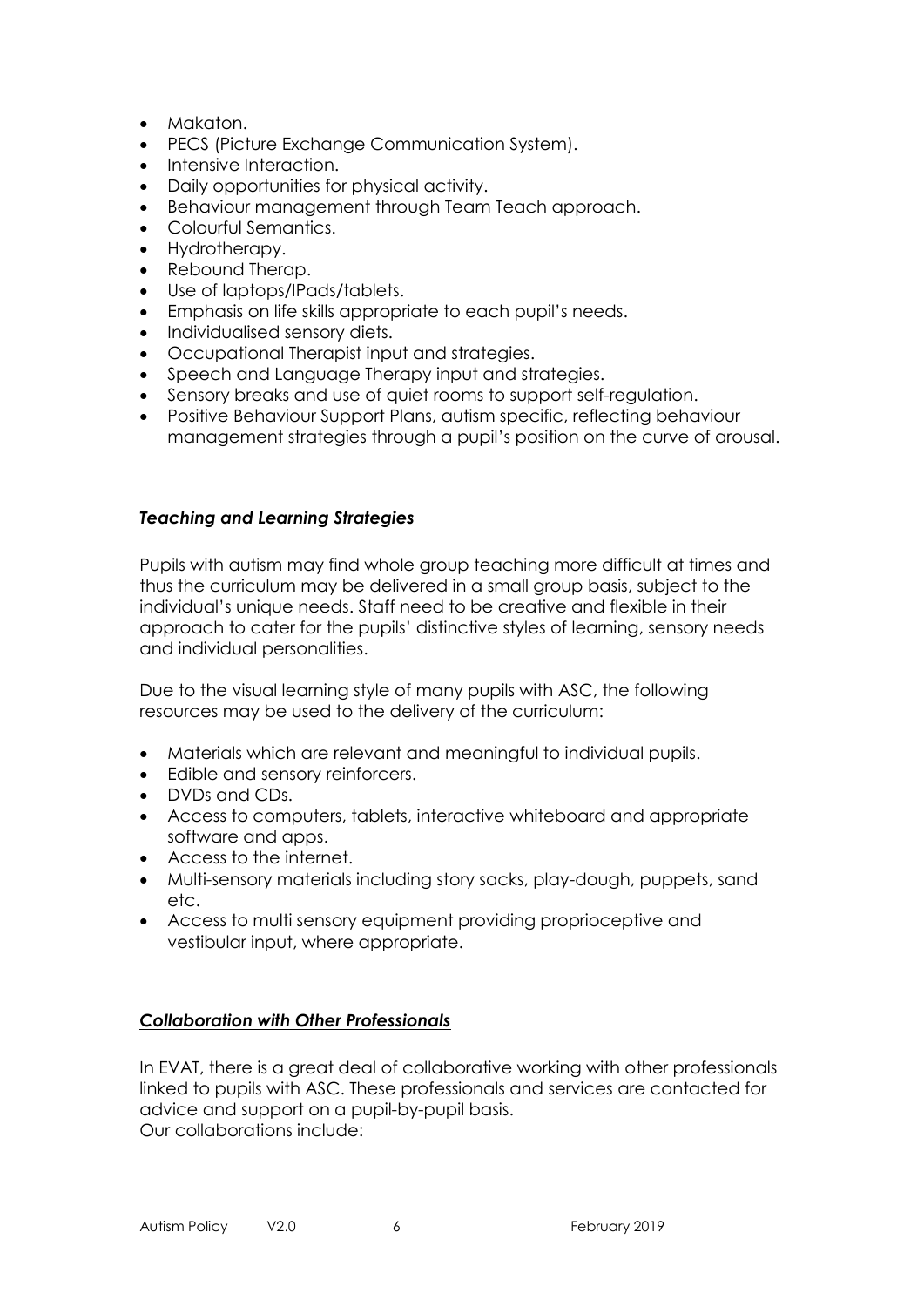- Liaison with Speech and Language Therapy (SALT), both internally and through the NHS.
- Liaison with Occupational Therapy (OT), both internally and through the NHS.
- Educational and Clinical Psychologist involvement.
- Social Services department of Children's Services.
- Outreach work with mainstream schools, nurseries and the Learning Support Service, catering for pupils with ASC.
- Learning Disabilities CAMHS team.
- Physiotherapists.
- School Nurse.
- **•** Dieticians.
- Behaviour support.
- Other medical personnel.
- School transport services.
- Respite and short break provision professionals.
- CDC transition meetings for EYFS and secondary provision.

#### <span id="page-6-0"></span>*Collaboration with Parents*

In The EVAT, there is a great deal of collaborative working with parents and carers linked to pupils with ASC. These positive relationships and support strategies enable us to gain a holistic view of the young person with ASC and provide the best possible education and support for their individual needs. These collaborations, as with our collaborations with professionals, are applied on a pupil-by-pupil basis.

Our collaborations include:

- Home visits.
- Transition meetings for parents offering training in PECs, TEACCH and sensory issues.
- Parent Forums.
- Communication through FROG app., telephone conversations and in school meetings.
- Parents Evenings.
- Open evenings for transition pupils.
- Annual Reviews.
- Supporting and advising parents with behaviour/sensory difficulties outside school.
- Provision of Social Stories for home life.

# <span id="page-6-1"></span>*COMMUNICATION POLICY (with emphasis on ASC)*

#### <span id="page-6-2"></span>*Preamble*

EVAT is a large community and therefore, there exists a developing range of language opportunities, strategies and situations that offer access to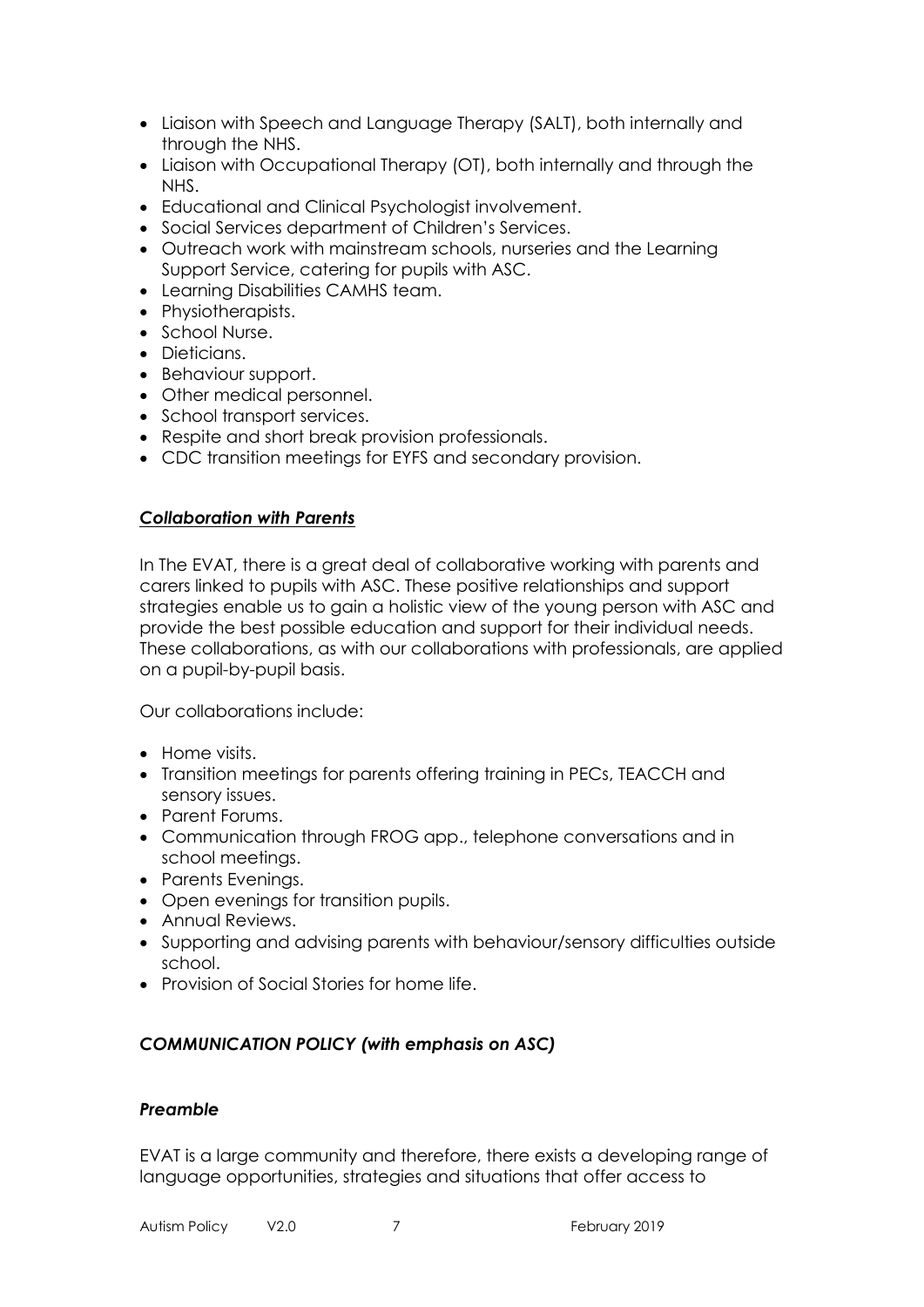communications and interactions for every pupil within the Trust. Through developing inclusive strategies and collaborative working, it is envisaged that all staff across EVAT will become deliverers of appropriate communication strategies and opportunities for their pupils.

# <span id="page-7-0"></span>*ASC The Four Key Areas of Difference*

#### **The aspects of the areas are all inter-linked. Each strand will interact and affect the others.**



#### <span id="page-7-1"></span>*Rationale*

Effective communication is paramount in EVAT. EVAT recognises that it is essential to ensure that all pupils have access to appropriate communication opportunities that enable them to interact, socialise, choose and relay their feelings and needs. In EVAT special schools, many pupils have been diagnosed with a communication difficulty, which may be defined as a persistent difficulty in the understanding and / or use of spoken or written language.

Pupils with communication difficulties may include those with impairments, such as Down's Syndrome, Cerebral Palsy, Autistic Spectrum Conditions, physical disability (e.g. cleft palate), hearing impairments or neurological disorders. It may also be that a pupil has a greater receptive understanding than expressive ability.

In pupils with Profound and Multiple Learning Difficulties (PMLD) and Complex and Additional Needs (CAN), there is a great emphasis upon sensory resources and interactions. There is an emphasis on consistency of staffing, to support the development of positive relationships and a secure knowledge of each pupil is in effect. This ensures that all responses, can be interpreted and acted upon on an individualised basis.

Where applicable, pupils Speech and Language Therapists' (SALT) reports are followed by classroom staff and regularly reviewed.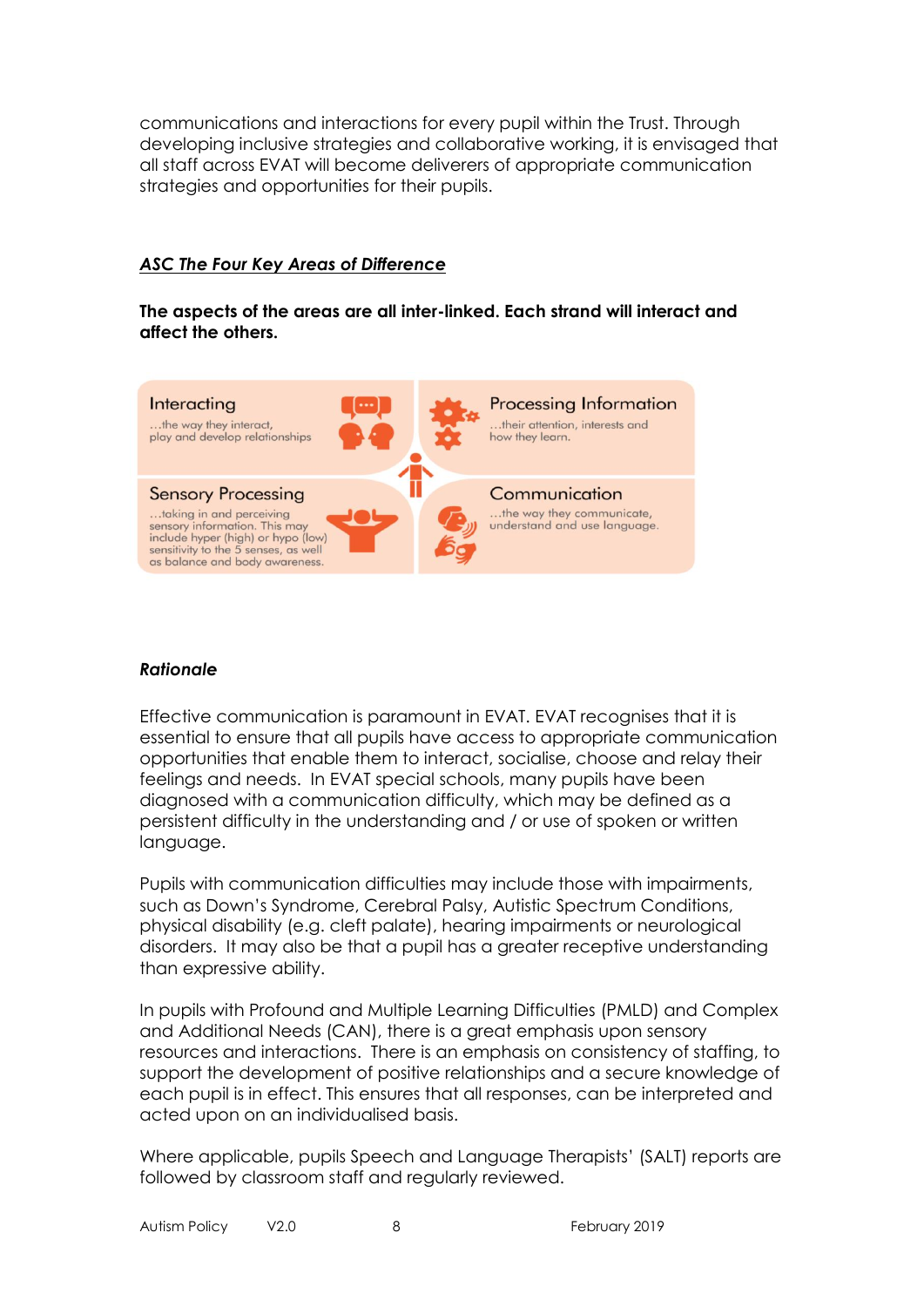ASC pupils are often challenged by their inability to interact at a social level. They are supported by experienced teachers and Teaching Assistants in taking positive steps to develop these skills and are consistently encouraged to make social interactions, in support of their own individual needs and preferences.

Communication difficulties can isolate the individual and early detection, identification and intervention in communication disorders is essential.

# <span id="page-8-0"></span>*Teaching Strategies*

Staff have an understanding of the child development process and have regular training in disability awareness and new strategies techniques and technologies for communication. There is an emphasis upon personalised learning and planning targets for individual pupils. Methods of communication and interaction include:

- PECS.(Picture Exchange Communication System).
- Makaton.
- On body sign.
- Intensive Interaction.
- Spoken language.
- LINK signing.
- Gestures.
- Eye pointing and Eye Gaze technologies.
- Facial expressions.
- Touch.
- Written communication.
- Symbolic "writing".
- Electronic communication including the use of tablets/laptops.
- Reading.
- Communicate in Print.
- Flashcards.
- Talking tiles.
- Colourful Semantics.
- Apps, such as Chooseit! Maker and Grid Player.

Given the breadth of need displayed by the pupils, there will be considerable variability in the approaches used, ranging from mirroring the child's sounds (intensive interaction) through to complex explanations. Staff have agreed a range of effective strategies for communicating with pupils, dependent upon need. These include some strategies that are appropriate for all children within EVAT. The accepted approaches in include:

- Using the pupil's name first when addressing the pupil (special schools only).
- Using gesture and non-verbal cues to supplement verbal interactions.
- Using visual cues to support verbal interactions.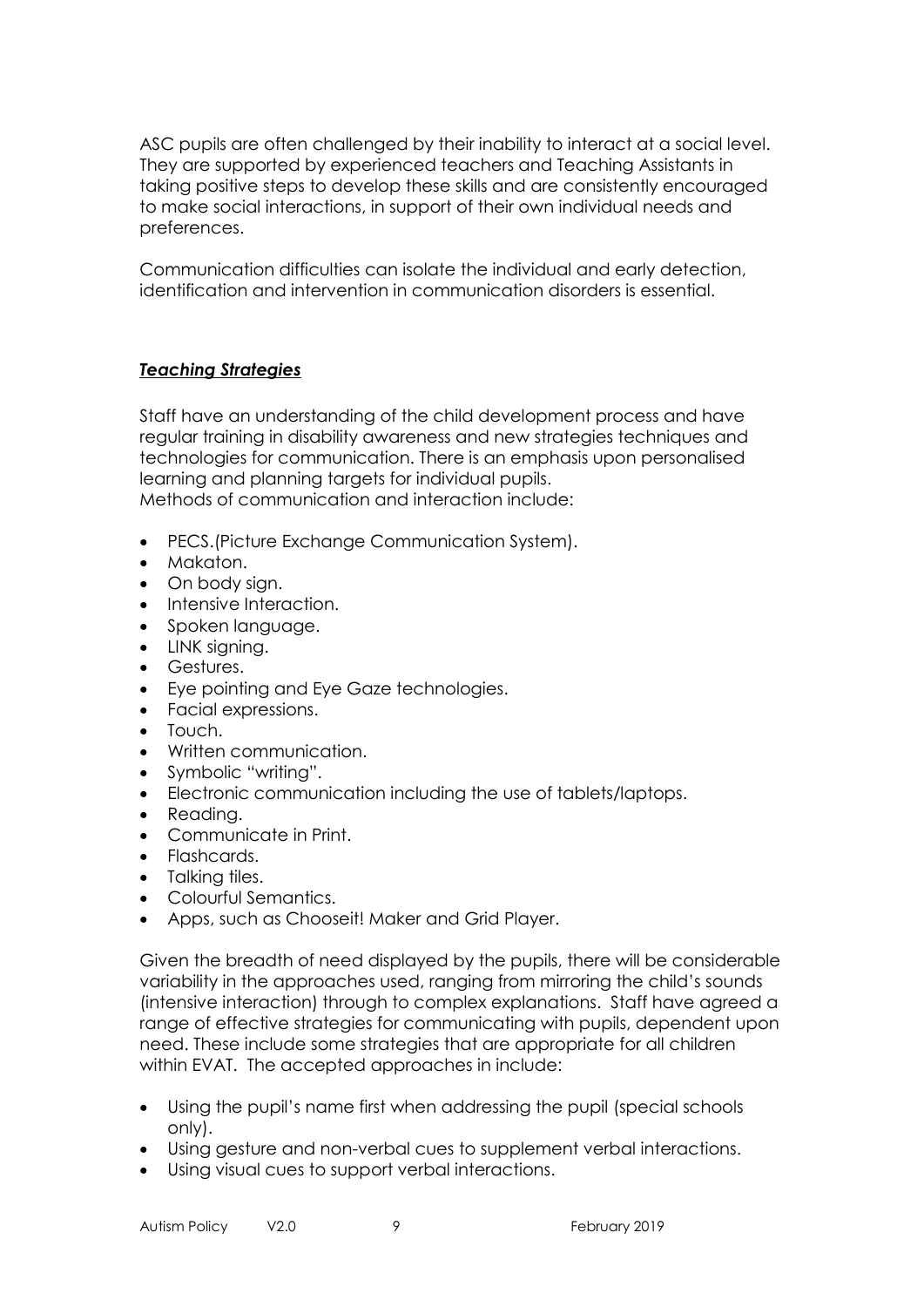- Using positive statements rather than negatives e.g. "John, walk please" rather than "John, do not run".
- Aiming not to use the word "No" if another can be used such as "finished".
- Use of intonation when speaking to emphasise key words.
- Giving the pupils time to analyse what is being said and then time to respond.
- Using a calm but firm voice.
- Modelling the pupil's response to a question or the phrase or statement you think is most appropriate. For some young people, this may be the only way that verbal interaction takes place.
- Where a pupil engages in repetitive language or questions try a range of strategies such as turning the question back to the pupil, diversion and redirection.

#### <span id="page-9-0"></span>*Considerations*

The language used with young people with communication difficulties, should be of a concrete nature (here and now). In many cases, the pupils have a much higher level of understanding than they can express. Therefore, care should be taken when speaking in front of young people, as they may understand what is being said and a professional manner maintained at all times.

Staff should also be aware that although they may greet pupils appropriately e.g. by saying "hello", there may not be the expected response; social skills and social interactions may need to be taught and modelled.

It is often beneficial to the pupil's understanding if the amount of words used is limited to the specific requirements; this is a useful strategy to use with young people with learning difficulties.

If using signing, as a form of communication, be receptive of the pupil's individual level of understanding and in some cases, sign only the key words. This will support the pupil in following what is being signed.

Many pupils with an ASC tend to interpret what we say in a very literal way. They will have problems understanding jokes, sarcasm and turns of phrase, particularly those that use a play on words.

Although these strategies and recommendations are applicable to pupils with an ASC and in some cases other disabilities, it is important to remember the following:

- Many pupils cannot cope with over complex language and may need adults in the classroom to limit their interactions.
- The appropriate communication environment needs to be established within each class and for each child.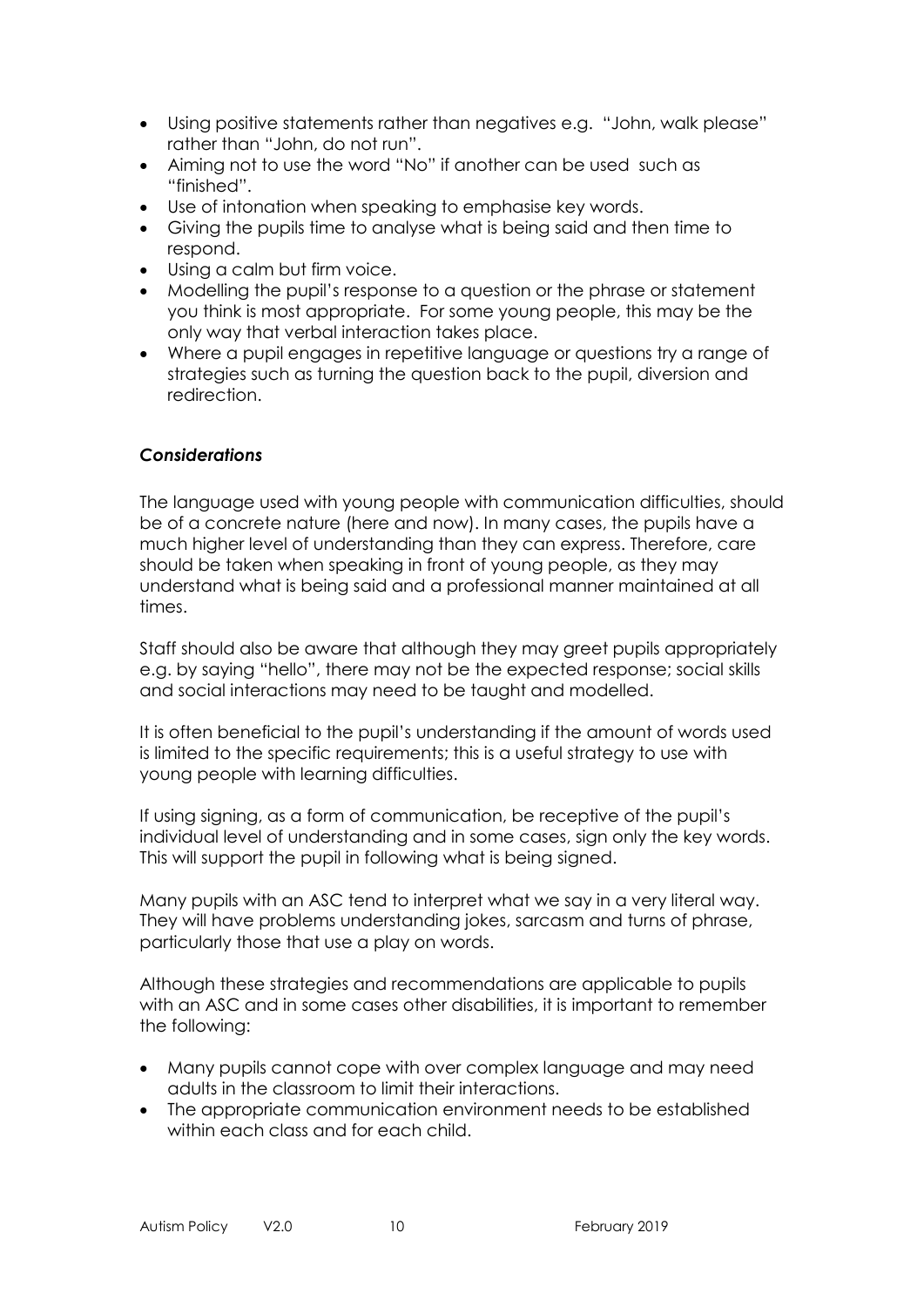#### **PROCESSING INFORMATION AND SENSORY PROCESSING**

#### **ASC – The Four Areas of Difference**

**The aspects of the areas are all inter-linked. Each strand will interact and affect the others.**



#### <span id="page-10-0"></span>*Rationale*

As autism is not a physical disability, the condition can be "invisible" to the rest of the world, hence the difficulties faced in raising awareness and fostering an understanding of the condition.

A majority of people with ASC lack flexibility of thought and find difficulties in processing information. Often, they cannot easily grasp the concept that other people have thoughts and emotions of their own. Individuals with ASC can have a unique and often literal way of thinking about people and objects and may not perceive things the way that other neuro-typical people do.

Differences in the way individuals with Autism process information can have a positive impact on their progress and development, enabling pupils to focus intensely and strive for perfection. However, this can also create boundaries to learning in terms of appropriate behaviours, transitions and organisation, which can negatively affect focus and interaction.

#### <span id="page-10-1"></span>*Processing Information*

Pupils with ASC may have difficulties in using imagination to problem solve and predict outcomes on a day-to-day basis. Difficulties link to the ability to reflect back on ones own thinking and learning may be further compounded by limited ability with regard to thinking about experiences they have not already encountered. This includes the ability to engage in pretend play, roleplay and take part in curriculum activities that involve abstract thinking and the use of personal imagination. The effect this can have on the pupil with ASC is that they may have difficulty predicting what could happen next or determining what is expected of them, this may lead to pupils becoming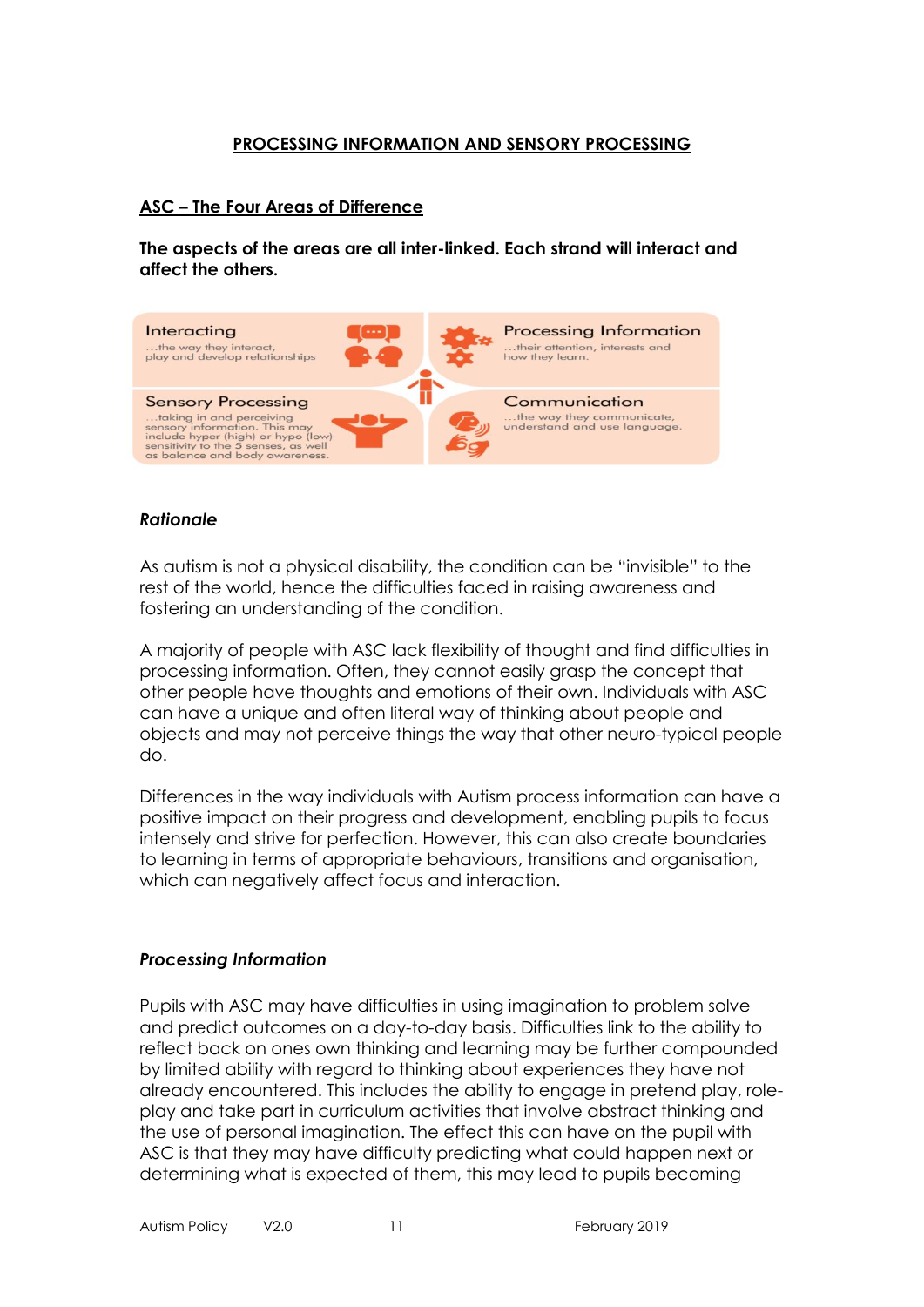reliant on establishing routines and rituals to secure a familiar outcome in environments that are constantly changing. Pupils with ASC can sometimes resist attempts to change and adapt these routines.

Pupils with ASC may behave differently and it may be difficult to understand their behaviours. Due to difficulties in communication and information processing a pupil with autism may not be able to explain their feelings, which may result in negative and inappropriate behaviours. Teachers should develop strategies for supporting pupils to convey emotions and self-regulate their own behaviours.

A pupil with an ASC may:

- Find abstract thinking difficult.
- Have difficulty with transitions.
- Find difficulty in generalising skills from one setting to another.
- Have a limited range of imaginative activities.
- Be reluctant to initiate or join in with pretend play activities.
- Display a tendency to focus on minor aspects of objects in the environment rather than the whole e.g. focusing on the wheel of a car rather than the whole vehicle.
- Copy others' actions and pursue activities in a rigid or repetitive way e.g. hand flapping, rocking, spinning things, watching the washing machine.
- Develop an intensive interest in a hobby or collecting things e.g. memorising train timetables.
- Develop intensive interests in particular objects, often with inappropriate responses such as sniffing/smelling them, feeling textures.
- Find it difficult to separate fact from fiction.
- Lack an awareness and understanding that other people have feelings, thoughts and plans that might be different from their own.
- Lack the ability to generate new ideas (without suggestions) or make decisions around their next actions.
- Be unable to predict outcomes and events and develop a high degree of insecurity and anxiety.
- Have poor levels of incidental learning and limited imitation skills.

#### <span id="page-11-0"></span>*Considerations*

Staff need to remember that:

- Altering the environment even in a minor way e.g. moving a picture, can alter the individual's perception of that environment.
- Changes in routine or environment are unsettling for a pupil with ASC , who may strive to maintain the "sameness" which may result in major incidents/anxieties for the pupil.
- The pupil may have a need for security which manifests in a very restricted range of interests – staff need to utilise these interests to plan individualised programmes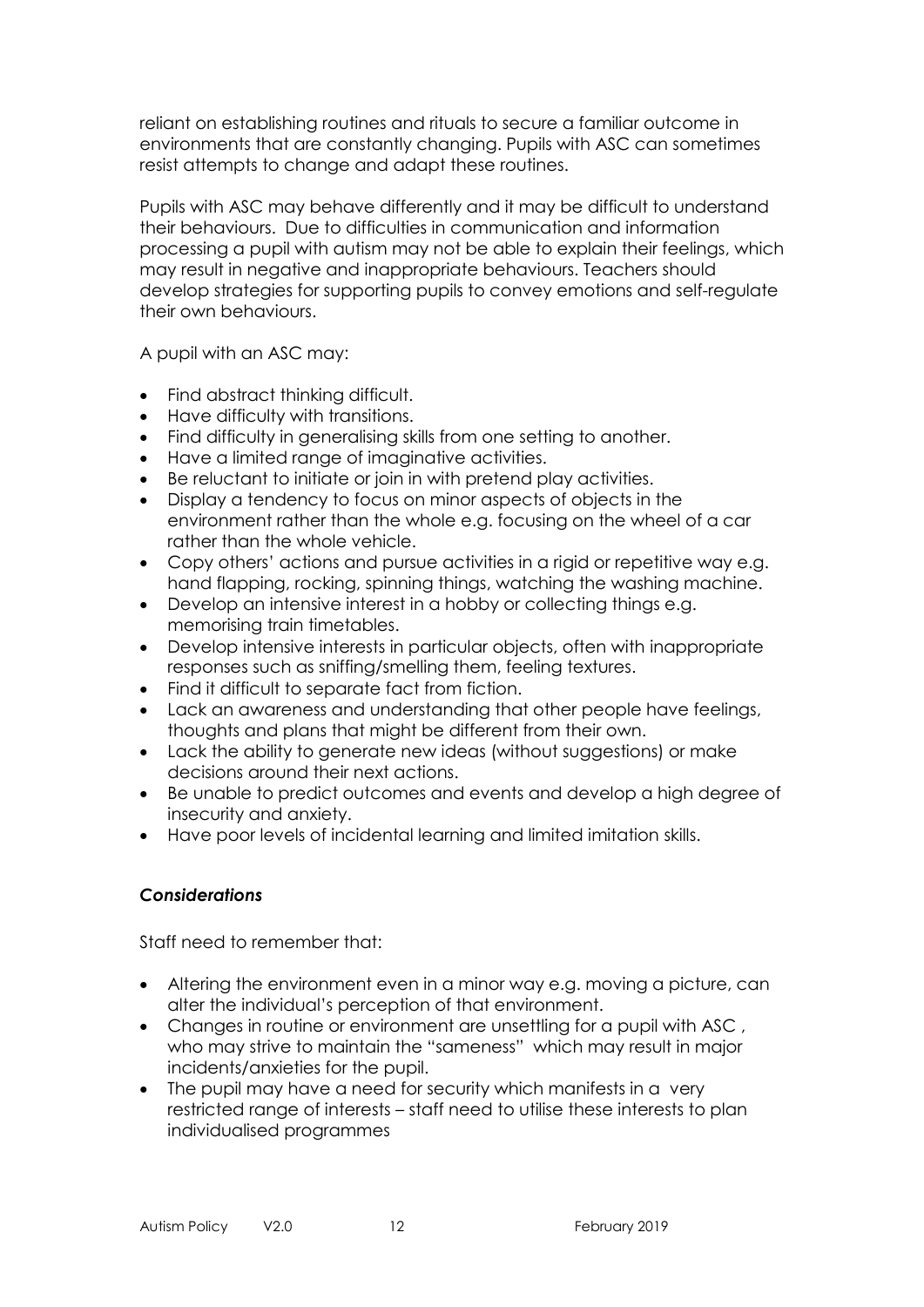- An individual with ASC may develop their own coping strategies to counteract anxieties, which may appear to conflict with school expectations.
- It is necessary for the school to ensure that pupils are accurately and sensitively assessed to determine appropriate strategies and programmes.
- Each pupil is an individual and social interactions and intentions need to be in accordance with the pupil's behaviours, academic abilities and sensory needs.
- Everyone working with the pupil needs to have awareness raised of ASC and understand the associated behaviours of the individual.
- They should talk to the pupil about what is intended and explain what they need to do using literal language.
- Misconceptions around ASC should be dispelled e.g. that people with an ASC do not want to interact with others, or that they are insensitive.
- Each pupil with ASC is unique and thus stereotypical associated behaviours, should be dispelled.
- There is a need to work closely with the home to ensure consistency of approaches.
- Careful assessment of individual needs and preparation for micro and macro transitions is vital.

# **INTERACTION**

# **ASC – THE FOUR AREAS OF DIFFERENCE**

**The aspects of the areas are all inter-linked. Each strand will interact and affect the others.**



#### <span id="page-12-0"></span>*Rationale*

As autism is not a physical disability, the condition can be "invisible" to the rest of the world, hence the difficulties faced in raising awareness and fostering an understanding of the condition.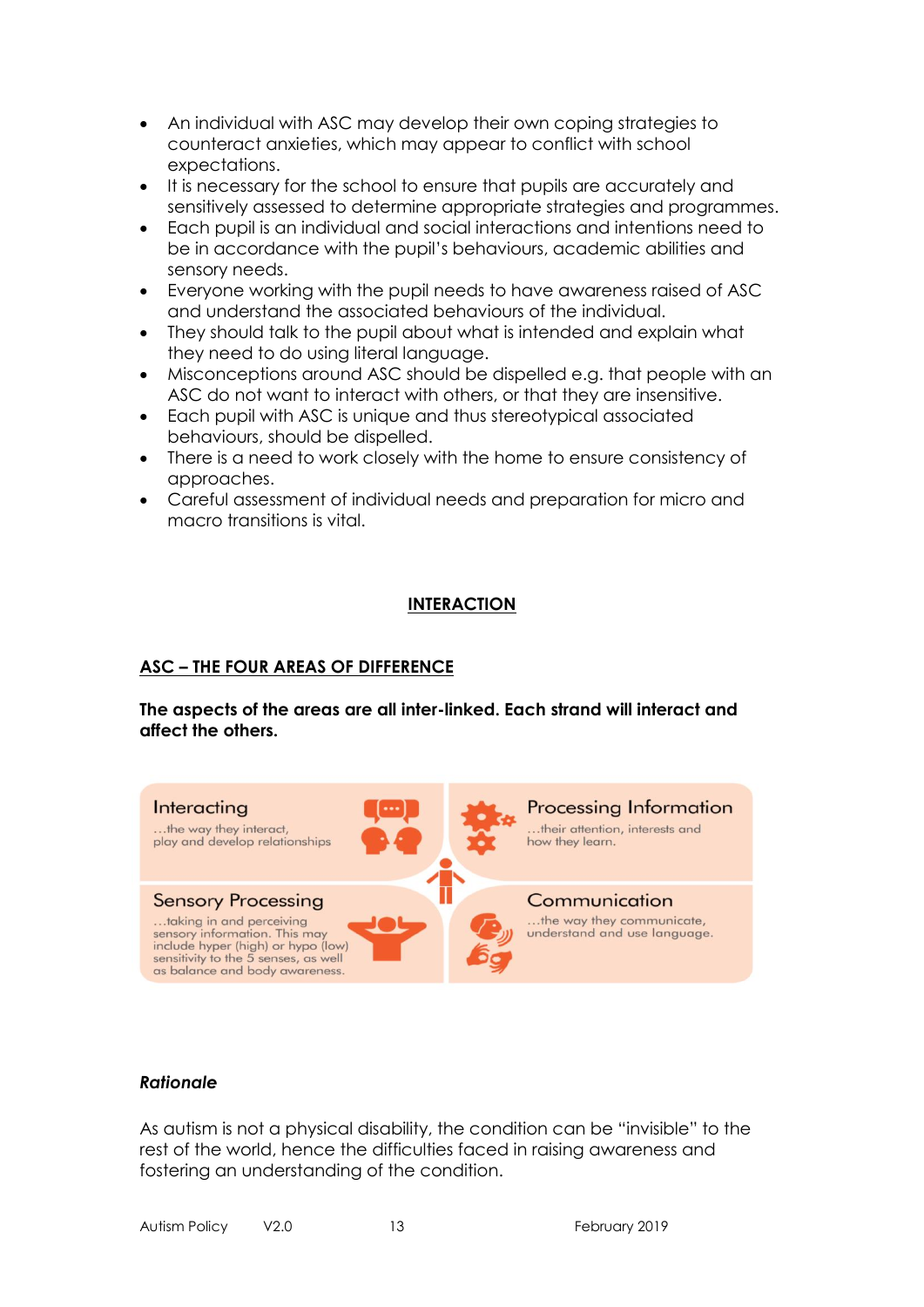People with ASC may find it difficult to understand how the world and the people around them operate. They may also find it hard to interact. In particular, people with ASC may have trouble learning, understanding and interpreting the unwritten rules of social interaction and relationships that many people without ASC take for granted.

# <span id="page-13-0"></span>*Social Interaction*

Pupils with ASC may find it challenging to interact with others because they may find difficulty in developing the appropriate social skills. Often people with ASC can have problems interpreting the actions and intentions of others and can have difficulties understanding social situations. This may lead to them reacting differently or inappropriately to social norms. They may withdraw completely from interactions in order to cope. One common misconception surrounding ASC is that people with autism choose not to interact with others, in most cases it is likely that, in truth, they do not have the knowledge and understanding to do so. Impairments in social interaction may be expressed in a variety of ways. A pupil with ASC may exhibit the following characteristics:

- Appearing less interested in people, resulting in difficulties in forming friendships and positive social relationships.
- Appearing not to care about the distress of others and lacking awareness about others' feelings.
- Joining in only if an adult insists and assists them.
- Experiencing difficulties relating to others.
- Making social contacts but being unable to understand "social rules" e.g. standing too close, greeting inappropriately.
- Having difficulty in turn taking and group work.
- Having difficulty with waiting.
- Needing to control conversations and situations to decrease anxiety.
- Have difficulty with adjusting and generalising accepted behaviour in different social situations.

#### <span id="page-13-1"></span>*Considerations*

- It is necessary for the school to ensure that pupils are accurately and sensitively assessed to determine appropriate strategies and programmes.
- Remember that each pupil is an individual and social interactions and intentions need to be in accordance with their behaviours, academic abilities and sensory needs.
- Staff and multi professionals need to know, understand and have awareness raised of the condition and the associated behaviours.
- Staff should talk to the pupil about what is intended and explain what they need to do, using literal language.
- Misconceptions around ASC should be dispelled e.g. that people with an ASC do not want to interact with others, or that they are insensitive.